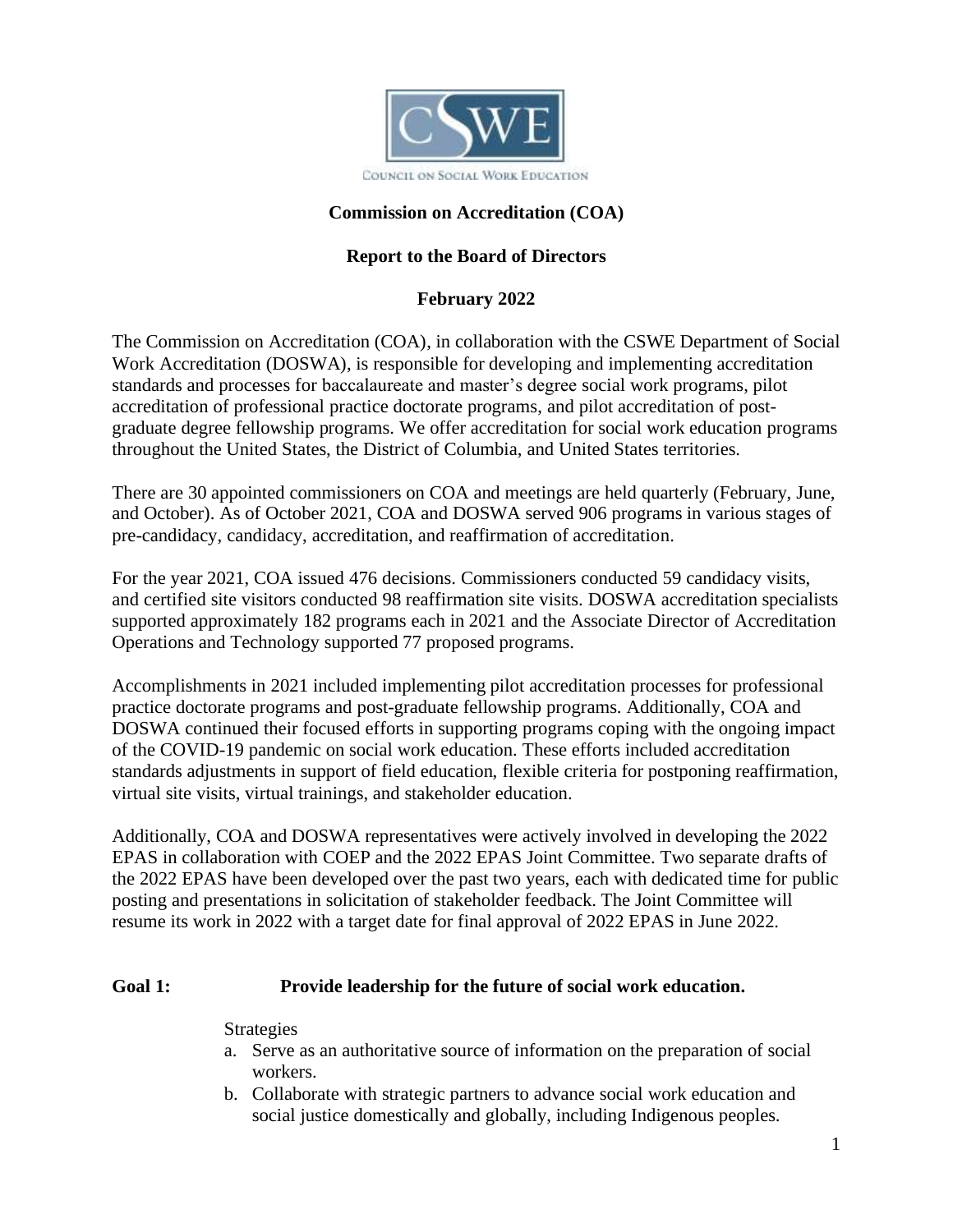- c. Provide thought leadership on critical issues facing social work education and research.
- d. Advocate for social work education and research both within the profession and beyond.
- e. Support data informed decision-making on the future social work workforce.

Activities to further this goal and strategies include:

• The Joint Committee, with membership from COA and COEP, developed draft two of the 2022 EPAS. The draft was posted on the CSWE website and public requests for review and feedback were made to the membership. Additionally, presentations were made to five national venues:

CSWE Annual Program Meeting, Orlando, FL (two sessions) CSWE APM On Demand National Association of Christian Social Workers Social Work Black Administrators, Researchers, and Scholars group Social Work Minority Serving Institutions group

- COA/DOSWA implemented pilot accreditation of professional practice doctorate programs. Four programs are currently participating in the pilot process.
- COA/DOSWA implemented pilot accreditation of post-master's social work fellowship programs.

## **Goal 2: [Promote quality teaching, learning, and scholarship to prepare graduates for](https://www.cswe.org/About-CSWE/2020-Strategic-Plan#Goal2)  [the future of social work practice.](https://www.cswe.org/About-CSWE/2020-Strategic-Plan#Goal2)**

Strategies:

- a. Provide professional and faculty development opportunities to support social work educators in their roles.
- b. Provide curricular resources that exemplify quality and innovation in social work education.
- c. Support member institutions in developing and maintaining an accredited program.
- d. Promote and ensure educational quality and continuous improvement in accredited social work programs that facilitates the preparation of competent social workers.
- e. Promote research and scholarship that informs practice and builds the science and knowledge base for social work students and educators.

Activities to further this goal and strategies include:

• In collaboration with COA, DOSWA provided hundreds accreditation-related consultations and trainings to programs via a variety of venues including phone, email, virtual, and conference-based.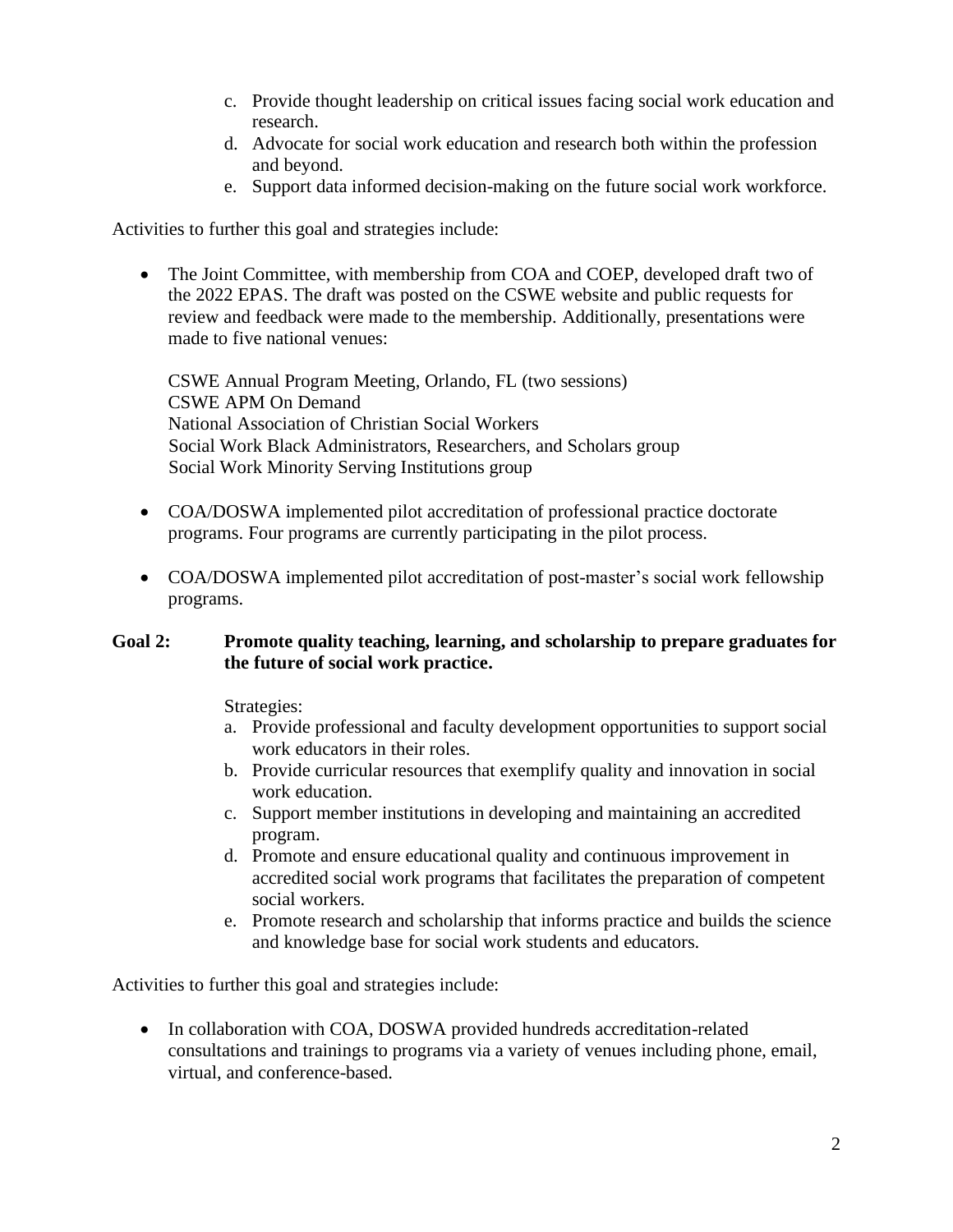- In collaboration with COA, DOSWA provided recruitment and training for new accreditation site visitors and new commissioners.
- In collaboration with COA, DOSW published post-meeting newsletters detailing relevant news and information from quarterly COA meetings.
- In support of programs impacted by COVID-19 educational challenges, COA provided flexibility in interpretation of standards related to field education, flexibility for postponing reaffirmation, virtual site visits, and virtual trainings.

### **Goal 3: [Support the career development of students, faculty members and](https://www.cswe.org/About-CSWE/2020-Strategic-Plan#Goal3)  [administrators.](https://www.cswe.org/About-CSWE/2020-Strategic-Plan#Goal3)**

Strategies:

- a. Support student pursuit of social work as a career.
- b. Assist faculty in advancing through their academic career.
- c. Develop future leaders and administrators for social work education.
- d. Advance diversity and broaden the participation of historically underrepresented groups in social work and social work education.

Activities to further this goal and strategies include:

- Serving on COA supports faculty development through opportunities for commissioners to develop accreditation expertise, network with social work educators and leaders nationally, and engage with CSWE leadership and DOSWA staff.
- Service as a CSWE site visitor supports faculty development through opportunities for site visitors to develop accreditation expertise and to network with social work programs nationally.
- The 2022 EPAS (presently under development) will significantly advance anti-racism, anti-oppression, diversity, equity, and inclusion content in social work education.

### **Goal 4: [Foster a diverse, interconnected, and inclusive community of social work](https://www.cswe.org/About-CSWE/2020-Strategic-Plan#Goal4)  [educators.](https://www.cswe.org/About-CSWE/2020-Strategic-Plan#Goal4)**

Strategies:

- a. Provide opportunities for networking and peer-to-peer learning around topics of shared interest.
- b. Provide forums to promote and disseminate research and scholarship that advance social justice, social work and social work education.
- c. Create opportunities for member engagement, volunteer leadership and shared governance.

Activities to further this goal and strategies include: